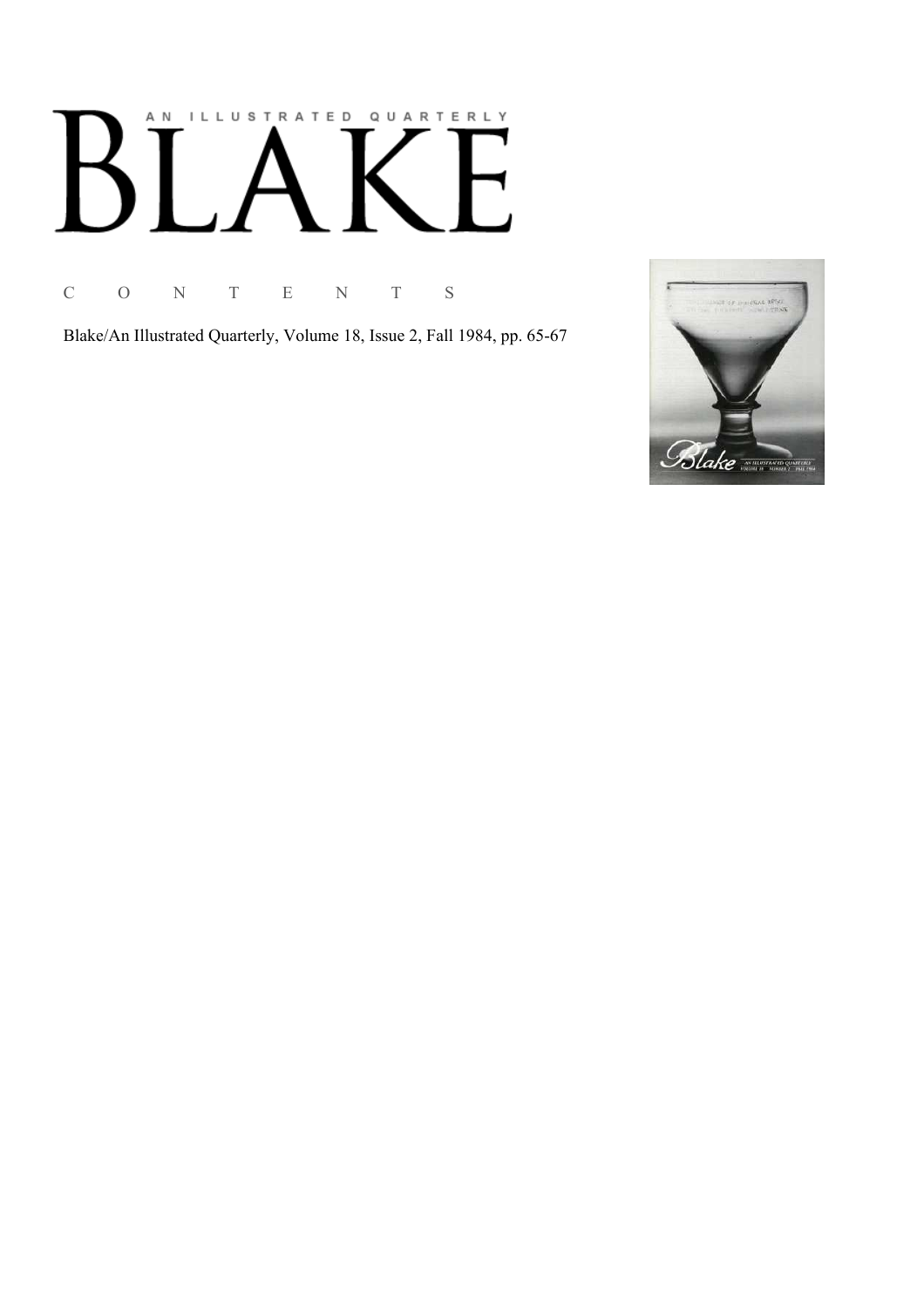HOLUER OF IMMORAL DRINK IVE THE PURPOSE NOW I THINK

■■■■■^^^^^H

Blake

*AN ILLUSTRATED QUARTERLY VOLUME 18 NUMBER 2 FALL 1984*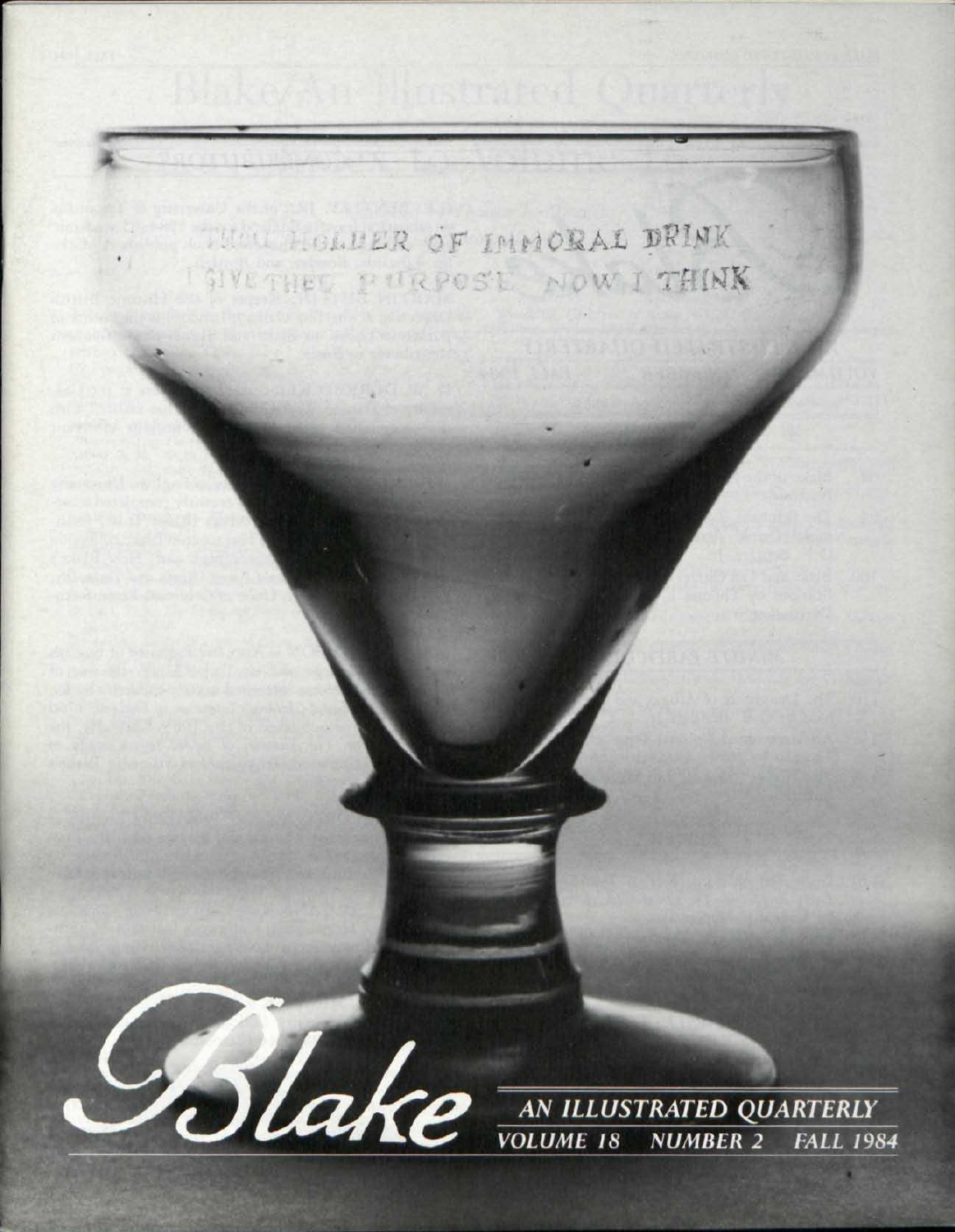

# *AN ILLUSTRATED QUARTERLY VOLUME 18 NUMBER 2 FALL 1984*

## *CONTENTS*

- 68 Blake in the Marketplace, 1982-1983 by Robert N. Essick
- 94 The Felpham Rummer: A New Angel and "Immoral Drink" Attributed to William Blake by G.E. Bentley, Jr.
- 100 Blake and His Circle: A Checklist of Recent Publications by Thomas L. Minnick and Detlef W. **Dörrbecker**

### *MINUTE PARTICULARS*

- 116 The Daughters of Albion and the Butts Household by G.E. Bentley, Jr.
- 116 An Unrecorded Colored Copy of Young's *Night Thoughts* by James McCord
- 118 Two Blakes Reappear and Make Three by Martin Butlin

#### *REVIEWS*

- 120 Leslie Tannenbaum, *Biblical Tradition in Blake's Early Prophecies: The Great Code of Art,* reviewed by Jerome J. McGann
- 121 Charu Sheel Singh, *The Chariot of Fire: A Study of William Blake in the Light of Hindu Thought,* reviewed by Mary V. Jackson

#### *NEWSLETTER*

- 126 STS Conference, Blake Trust Chairman's Report, Editors Back Home
- © 1984 Morris Eaves and Morton D. Paley

# *CONTRIBUTORS*

G.E. BENTLEY, JR., of the University of Toronto is on sabbatical leave in England for the 1984-85 academic year working on the illustrated-book publishers Macklin, Edwards, Bowyer, and Boydell.

MARTIN BUTLIN, Keeper of the Historic British Collection at the Tate Gallery, London, is the author of numerous books on Blake and Turner and a frequent contributor to *Blake.* 

D. W. DORRBECKER teaches art history at the University of Trier in West Germany and has assisted with the compilation of *Blake's* annual checklist of recent publications since 1977.

ROBERT N. ESSICK (Professor of English, University of California at Riverside) has recently completed a catalogue of Blake's Job engravings (Blake Trust, forthcoming), a catalogue of the Huntington Blake collection (Huntington Library, forthcoming), and "How Blake's Body Means" (for *Vnnam'd Forms: Blake and Textuality,*  eds. Hilton and Vogler, Univ. of California Press, forthcoming).

MARY V. JACKSON is Associate Professor of English at the City College of New York-CUNY. By way of Blake, she has become interested in early children's books; her study, Illustrated Children's Literature in England: 1760 *to 1840,* will be published in late 1985. Currently, she is working on *The Anatomy of Infant Joy.* a study of memory, imagination, language and vision in Blake's early poetry.

JAMES McCORD, Associate Professor of English at Union College, has lectured and written on Blake's poetry and art, and on the general relationships between history, literature, and art since the eighteenth century.

**JEROME J. McGANN** is the Doris and Henry Dreyfuss Professor of Humanities, California Institute of Technology. His most recent books are *The Romantic Ideology*  (1983) and *A Critique of Modern Textual Criticism* (1983).

THOMAS L. MINNICK is Assistant Dean and College Secretary of University College at Ohio State and is Bibliographer of *Blake/An Illustrated Quarterly.*